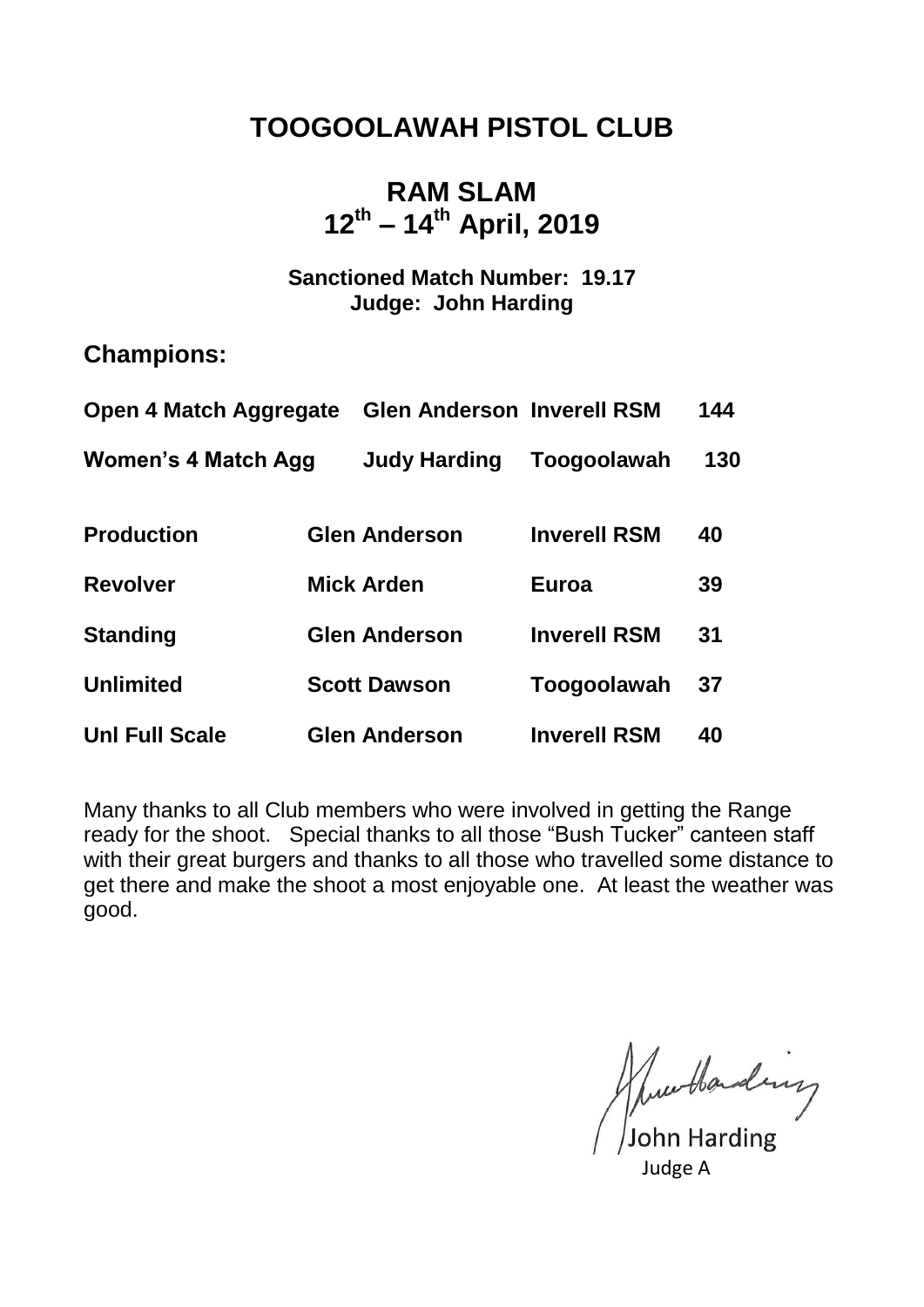# **Toogoolawah Pistol Club Ram Slam**

#### **200m Open Aggregate**

|                  |                         |             |                     |                | <b>Match Date</b> | 15-Apr-19      |                          |
|------------------|-------------------------|-------------|---------------------|----------------|-------------------|----------------|--------------------------|
| <b>Aggregate</b> | <b>Top Surname</b>      | <b>Name</b> | <b>Club</b>         | <b>Prod</b>    | <b>Rev</b>        | <b>Stan</b>    | <b>Unlim</b>             |
| 144              | <b>ANDERSON</b>         | Glen        | <b>Inverell RSM</b> | 40             | 37                | 31             | 36                       |
| 141              | <b>DAWSON</b>           | Scott       | Toogoolawah         | 39             | 38                | 27             | 37                       |
| 138              | <b>EMERY</b>            | Kim         | Mt Lindesay         | 38             | 37                | 28             | 35                       |
| 138              | <b>ARDEN</b>            | <b>Mick</b> | Euroa               | 39             | 39                | 25             | 35                       |
| 132              | <b>ANDERSON</b>         | Tim         | Narrabri            | 38             | 35                | 25             | 34                       |
| 131              | <b>DAVEY</b>            | Tim         | Manilla             | 37             | 37                | 30             | 27                       |
| 130              | <b>HARDING</b>          | Judy        | Toogoolawah         | 40             | 34                | 23             | 33                       |
| 124              | <b>ROSSETTO</b>         | Gianni      | Rockhampton         | 38             | 32                | 24             | 30                       |
| 124              | <b>DAVEY</b>            | Jake        | Manilla             | 39             | 36                | 18             | 31                       |
| 118              | <b>KENNINGTON Peter</b> |             | Metro PSQ           | 27             | 33                | 26             | 32                       |
| 117              | <b>HARDING</b>          | John        | Metro PSQ           | 31             | 34                | 21             | 31                       |
| 114              | <b>JACKES</b>           | Kirsten     | Metro PSQ           | 39             | 34                | 12             | 29                       |
| 114              | <b>DAWSON</b>           | Greg        | Armidale            | 32             | 32                | 21             | 29                       |
| 110              | <b>BLAYDEN</b>          | Richard     | Metro PSQ           | 36             | 35                | 13             | 26                       |
| 107              | <b>STANFIELD</b>        | Frank       | Metro PSQ           | 35             | 28                | 23             | 21                       |
| 99               | <b>LEDGER</b>           | Drew        | Metro PSQ           | 31             | 32                | 13             | 23                       |
| 98               | <b>ANDERSON</b>         | Terry       | Narrabri            | 30             | 28                | 23             | 17                       |
| 95               | <b>LEWIS</b>            | Steven Jnr  | Toogoolawah         | 31             | 31                | 9              | 24                       |
| 90               | <b>GILL</b>             | Barry       | Rockhampton         | 27             | 33                | 11             | 19                       |
| 88               | <b>CHAPLIN</b>          | lan         | Toogoolawah         | 30             | 30                | $\,6$          | 22                       |
| 76               | <b>SHIRLEY</b>          | Adrian      | Toogoolawah         | 28             | 18                | 11             | 19                       |
| 72               | <b>SHINNIE</b>          | Paul        | Toogoolawah         | 34             | 26                | 12             | $\pmb{0}$                |
| 69               | <b>COOK</b>             | Barry       | Metro PSQ           | 28             | 26                | 15             | $\pmb{0}$                |
| 68               | <b>FURLER</b>           | Wayne       | Toogoolawah         | 18             | 32                | 0              | 18                       |
| 62               | <b>RICKETTS</b>         | Robin       | Metro PSQ           | 24             | 24                | $\overline{7}$ | $\overline{7}$           |
| 53               | <b>SCHMIDT</b>          | Judith      | Toogoolawah         | 24             | 19                | $\mathbf 0$    | 10                       |
| 52               | <b>LEWIS</b>            | Steven      | Toogoolawah         | 16             | 15                | 10             | 11                       |
| 51               | <b>CHAPLIN</b>          | Peter       | Toogoolawah         | 14             | 23                | 10             | $\overline{\mathcal{A}}$ |
| 41               | <b>SMITH</b>            | Alan        | Toogoolawah         | $\overline{7}$ | 15                | 11             | 8                        |
| 10               | <b>CLARK</b>            | Michelle    | Metro PSQ           | $\mathbf 0$    | 0                 | 10             | $\mathbf 0$              |

#### **200m Women's Aggregate**

|                              |                |             |             |             | <b>Match Date</b> | 15-Apr-19    |      |
|------------------------------|----------------|-------------|-------------|-------------|-------------------|--------------|------|
| <b>Aggregate Top Surname</b> |                | <b>Name</b> | <b>Club</b> | <b>Prod</b> | <b>Rev</b>        | <b>Stand</b> | Unli |
| 130                          | <b>HARDING</b> | Judy        | Toogoolawah | 40          | 34                | 23           | 33   |
| 114                          | <b>JACKES</b>  | Kirsten     | Metro PSQ   | 39          | 34                | 12           | 29   |
| 53                           | <b>SCHMIDT</b> | Judith      | Toogoolawah | 24          | 19                |              | 10   |
| 10                           | CLARK          | Michelle    | Metro PSQ   | 0           | $\Omega$          | 10           | 0    |

John Harding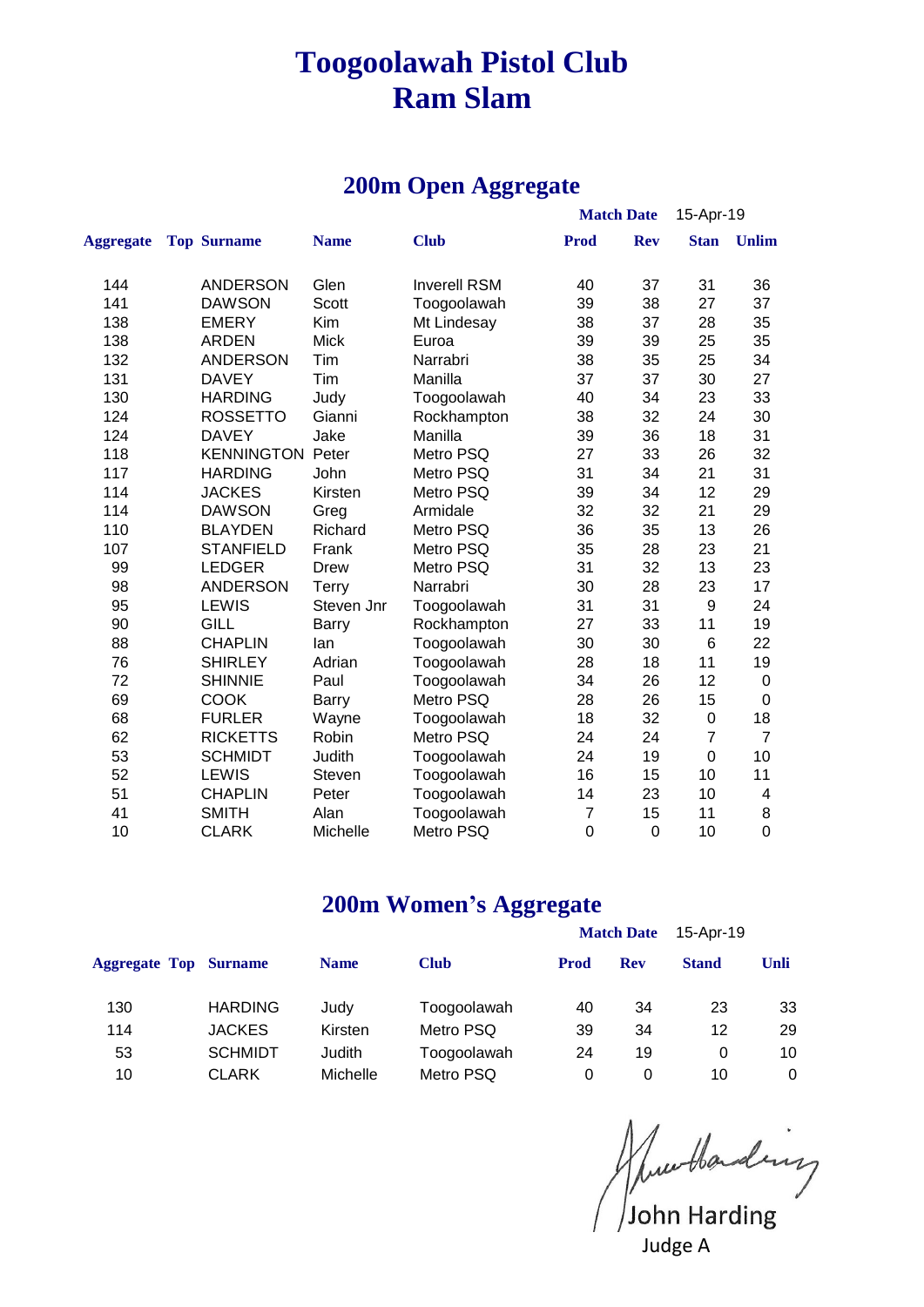|              |                   |                              |              |              |              |                | <b>Match Date</b>        |                | 15-Apr-19      |                         |
|--------------|-------------------|------------------------------|--------------|--------------|--------------|----------------|--------------------------|----------------|----------------|-------------------------|
| <b>Name</b>  | <b>Surname</b>    | <b>Club</b>                  | <b>Grade</b> | <b>Grade</b> | <b>Total</b> | <b>Top</b>     | <b>Chic Pig</b>          |                |                | Tur Ram                 |
| Glen         |                   | <b>ANDERSON Inverell RSM</b> | <b>INT</b>   |              | 40           | $\mathbf{1}$   | 10                       | 1              | 10             | 10                      |
| Judy         | <b>HARDING</b>    | Toogoolawah                  | INT          |              | 40           | $\overline{2}$ | 10                       | 1              | 10             | 10                      |
| Kirsten      | <b>JACKES</b>     | Metro PSQ                    | INT          |              | 39           |                | 10                       | 1              | 9              | 10                      |
| <b>Mick</b>  | <b>ARDEN</b>      | Euroa                        | INT          |              | 39           |                | 10                       | 1              | 10             | $\boldsymbol{9}$        |
| Jake         | <b>DAVEY</b>      | Manilla                      | <b>INT</b>   |              | 39           |                | 10                       | 1              | 10             | 9                       |
| Scott        | <b>DAWSON</b>     | Toogoolawah                  | INT          |              | 39           |                | 10                       | 1              | 10             | 9                       |
| Kim          | <b>EMERY</b>      | Mt Lindesay                  | <b>INT</b>   |              | 38           |                | 10                       | 1              | 8              | 10                      |
| Gianni       | <b>ROSSETTO</b>   | Rockhampton                  | AAA          |              | 38           |                | 10                       | 1              | 9              | 9                       |
| Tim          | ANDERSON Narrabri |                              | <b>INT</b>   |              | 38           |                | 10                       | 1              | 10             | 8                       |
| Tim          | <b>DAVEY</b>      | Manilla                      | <b>INT</b>   |              | 37           |                | 10                       | 1              | 8              | 9                       |
| Richard      | <b>BLAYDEN</b>    | Metro PSQ                    | <b>INT</b>   |              | 36           |                | 10                       | 1              | 10             | 6                       |
| Frank        | <b>STANFIELD</b>  | Metro PSQ                    | AA           |              | 35           |                | 10                       | 9              | 9              | $\overline{7}$          |
| Paul         | <b>SHINNIE</b>    | Toogoolawah                  | AAA          |              | 34           |                | 9                        | 9              | 8              | 8                       |
| Greg         | <b>DAWSON</b>     | Armidale                     | AAA          |              | 32           |                | 9                        | 8              | 8              | $\overline{7}$          |
| John         | <b>HARDING</b>    | Metro PSQ                    | <b>INT</b>   |              | 31           |                | 9                        | 9              | $\overline{7}$ | 6                       |
| Steven Jnr   | <b>LEWIS</b>      | Toogoolawah                  | AA           |              | 31           |                | 10                       | 1              | 5              | 6                       |
| <b>Drew</b>  | <b>LEDGER</b>     | Metro PSQ                    | AA           |              | 31           |                | 9                        | 9              | 8              | 5                       |
| lan          | <b>CHAPLIN</b>    | Toogoolawah                  | AA           |              | 30           |                | 8                        | 1              | 6              | 6                       |
| <b>Terry</b> | ANDERSON          | Narrabri                     | AAA          |              | 30           |                | 10                       | 8              | $\overline{7}$ | 5                       |
| <b>Barry</b> | <b>COOK</b>       | Metro PSQ                    | AA           |              | 28           |                | 8                        | 1              | 5              | 5                       |
| Adrian       | <b>SHIRLEY</b>    | Toogoolawah                  | A            |              | 28           |                | 9                        | 9              | 6              | 4                       |
| <b>Barry</b> | <b>GILL</b>       | Rockhampton                  | AAA          |              | 27           |                | 10                       | 9              | 3              | 5                       |
| Peter        |                   | <b>KENNINGTON Metro PSQ</b>  | AAA          |              | 27           |                | 10                       | 9              | 6              | $\overline{2}$          |
| Robin        | <b>RICKETTS</b>   | Metro PSQ                    | AAA          |              | 24           |                | 5                        | 5              | 9              | 5                       |
| Judith       | <b>SCHMIDT</b>    | Toogoolawah                  | AAA          |              | 24           |                | 9                        | 1              | 3              | $\overline{\mathbf{c}}$ |
| Wayne        | <b>FURLER</b>     | Toogoolawah                  | AA           |              | 18           |                | $\overline{7}$           | $\overline{7}$ | 1              | 3                       |
| Steven       | LEWIS             | Toogoolawah                  | AA           |              | 16           |                | $\overline{4}$           | 5              | $\overline{2}$ | 5                       |
| Peter        | <b>CHAPLIN</b>    | Toogoolawah                  | AA           |              | 14           |                | $\overline{\mathcal{A}}$ | 5              | $\overline{2}$ | 3                       |
| Alan         | <b>SMITH</b>      | Toogoolawah                  | Α            |              | 7            |                | $\overline{2}$           | $\overline{c}$ | 0              | 3                       |

## **200m Production Off Gun**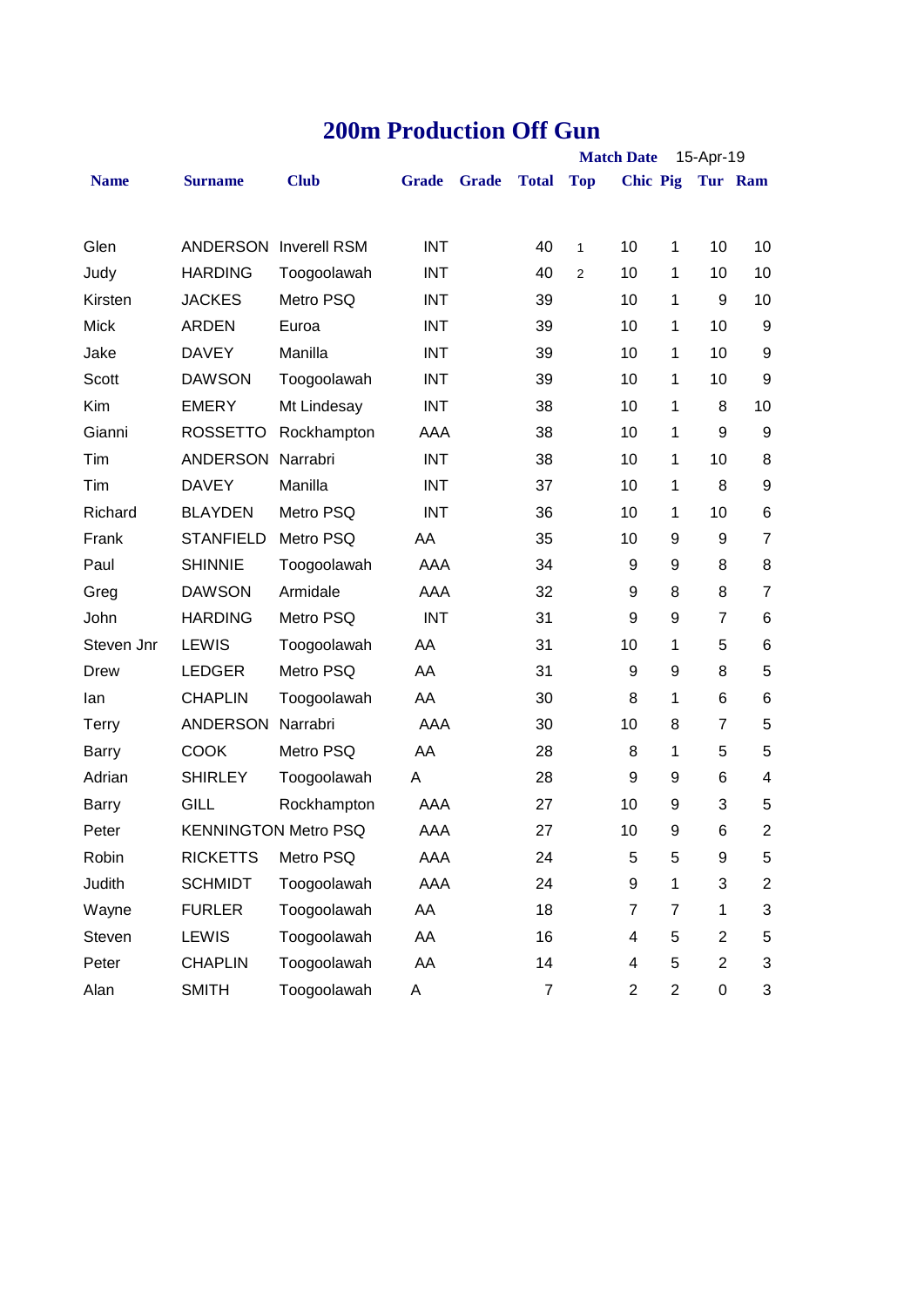| <b>Match Date</b> |                          |                              |              |              |              | 15-Apr-19  |                         |                |                         |                  |
|-------------------|--------------------------|------------------------------|--------------|--------------|--------------|------------|-------------------------|----------------|-------------------------|------------------|
| <b>Name</b>       | <b>Surname</b>           | <b>Club</b>                  | <b>Grade</b> | <b>Grade</b> | <b>Total</b> | <b>Top</b> | <b>Chic Pig</b>         |                |                         | Tur Ram          |
|                   |                          |                              |              |              |              |            |                         |                |                         |                  |
| <b>Mick</b>       | <b>ARDEN</b>             | Euroa                        | <b>INT</b>   |              | 39           |            | 10                      | 1              | 9                       | 10               |
| Scott             | <b>DAWSON</b>            | Toogoolawah                  | <b>INT</b>   |              | 38           |            | 10                      | 1              | 10                      | 8                |
| Kim               | <b>EMERY</b>             | Mt Lindesay                  | <b>INT</b>   |              | 37           |            | 10                      | 9              | 8                       | 10               |
| Tim               | <b>DAVEY</b>             | Manilla                      | AAA          |              | 37           |            | 10                      | 9              | 9                       | 9                |
| Glen              |                          | <b>ANDERSON Inverell RSM</b> | <b>INT</b>   |              | 37           |            | 10                      | 1              | 8                       | $\boldsymbol{9}$ |
| Jake              | <b>DAVEY</b>             | Manilla                      | AAA          |              | 36           |            | 10                      | 1              | 9                       | $\overline{7}$   |
| Richard           | <b>BLAYDEN</b>           | Metro PSQ                    | <b>INT</b>   |              | 35           |            | 10                      | 1              | $\overline{7}$          | 8                |
| Tim               | <b>ANDERSON Narrabri</b> |                              | <b>INT</b>   |              | 35           |            | 10                      | 1              | 9                       | 6                |
| Judy              | <b>HARDING</b>           | Toogoolawah                  | <b>INT</b>   |              | 34           |            | 10                      | 9              | $\overline{7}$          | 8                |
| Kirsten           | <b>JACKES</b>            | Metro PSQ                    | AAA          |              | 34           |            | 10                      | 1              | $\overline{7}$          | $\overline{7}$   |
| John              | <b>HARDING</b>           | Metro PSQ                    | <b>INT</b>   |              | 34           |            | 9                       | 1              | 9                       | 6                |
| Peter             |                          | <b>KENNINGTON Metro PSQ</b>  | AAA          |              | 33           |            | 9                       | $\overline{7}$ | $\overline{7}$          | 10               |
| <b>Barry</b>      | GILL                     | Rockhampton                  | AAA          |              | 33           |            | 9                       | 8              | 9                       | $\overline{7}$   |
| <b>Drew</b>       | <b>LEDGER</b>            | Metro PSQ                    | AAA          |              | 32           |            | 8                       | 9              | $\overline{7}$          | 8                |
| Gianni            | <b>ROSSETTO</b>          | Rockhampton                  | AA           |              | 32           |            | 9                       | 1              | 5                       | 8                |
| Wayne             | <b>FURLER</b>            | Toogoolawah                  | AA           |              | 32           |            | 10                      | 1              | 6                       | 6                |
| Greg              | <b>DAWSON</b>            | Armidale                     | AAA          |              | 32           |            | 8                       | 1              | 9                       | 5                |
| Steven Jnr        | <b>LEWIS</b>             | Toogoolawah                  | AAA          |              | 31           |            | 8                       | 9              | 6                       | 8                |
| lan               | <b>CHAPLIN</b>           | Toogoolawah                  | AA           |              | 30           |            | 10                      | 8              | 5                       | $\overline{7}$   |
| <b>Terry</b>      | ANDERSON Narrabri        |                              | <b>AAA</b>   |              | 28           |            | 9                       | 7              | 6                       | 6                |
| Frank             | <b>STANFIELD</b>         | Metro PSQ                    | AA           |              | 28           |            | 10                      | 9              | 6                       | 3                |
| Paul              | <b>SHINNIE</b>           | Toogoolawah                  | AAA          |              | 26           |            | 8                       | 1              | 3                       | 5                |
| Barry             | <b>COOK</b>              | Metro PSQ                    | AA           |              | 26           |            | 10                      | 8              | 5                       | 3                |
| Robin             | <b>RICKETTS</b>          | Metro PSQ                    | AA           |              | 24           |            | $\, 8$                  | 8              | $\overline{\mathbf{4}}$ | 4                |
| Peter             | <b>CHAPLIN</b>           | Toogoolawah                  | A            |              | 23           |            | 9                       | 8              | 3                       | 3                |
| Judith            | <b>SCHMIDT</b>           | Toogoolawah                  | AA           |              | 19           |            | 6                       | 6              | 1                       | 6                |
| Adrian            | <b>SHIRLEY</b>           | Toogoolawah                  | A            |              | 18           |            | 8                       | 6              | 1                       | 3                |
| Alan              | <b>SMITH</b>             | Toogoolawah                  | AA           |              | 15           |            | $\overline{\mathbf{4}}$ | 3              | 3                       | 5                |
| Steven            | LEWIS                    | Toogoolawah                  | Α            |              | 15           |            | 4                       | 6              | 1                       | 4                |

#### **200m Revolver Off Gun**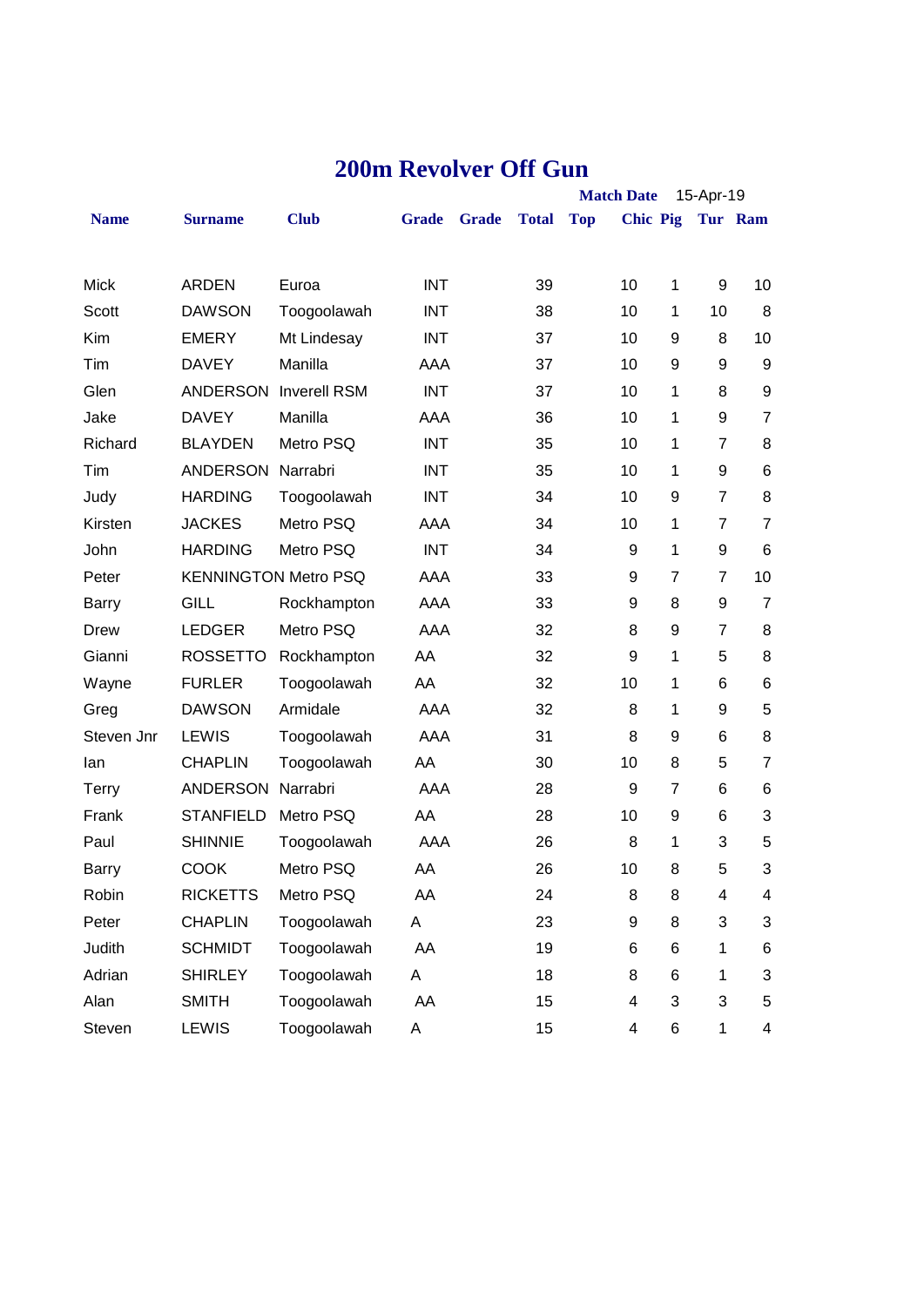# **200m Standing Off Gun**

|              |                   |                              |              |              |              |            | <b>Match Date</b> |                | 15-Apr-19      |                          |
|--------------|-------------------|------------------------------|--------------|--------------|--------------|------------|-------------------|----------------|----------------|--------------------------|
| <b>Name</b>  | <b>Surname</b>    | <b>Club</b>                  | <b>Grade</b> | <b>Grade</b> | <b>Total</b> | <b>Top</b> | <b>Chic Pig</b>   |                |                | Tur Ram                  |
|              |                   |                              |              |              |              |            |                   |                |                |                          |
| Glen         |                   | <b>ANDERSON Inverell RSM</b> | <b>INT</b>   |              | 31           |            | 6                 | 9              | $\overline{7}$ | 9                        |
| Tim          | <b>DAVEY</b>      | Manilla                      | AAA          |              | 30           |            | 9                 | 1              | 6              | 5                        |
| Kim          | <b>EMERY</b>      | Mt Lindesay                  | <b>INT</b>   |              | 28           |            | $\overline{7}$    | 9              | $\overline{7}$ | 5                        |
| Scott        | <b>DAWSON</b>     | Toogoolawah                  | <b>INT</b>   |              | 27           |            | 9                 | 8              | 6              | $\overline{\mathcal{A}}$ |
| Peter        |                   | <b>KENNINGTON Metro PSQ</b>  | AAA          |              | 26           |            | $\overline{7}$    | 8              | 6              | 5                        |
| Mick         | <b>ARDEN</b>      | Euroa                        | <b>INT</b>   |              | 25           |            | 8                 | 9              | 3              | 5                        |
| Tim          | ANDERSON Narrabri |                              | <b>INT</b>   |              | 25           |            | 8                 | 6              | $\overline{7}$ | 4                        |
| Gianni       | <b>ROSSETTO</b>   | Rockhampton                  | AA           |              | 24           |            | $\overline{7}$    | 1              | 4              | 3                        |
| Judy         | <b>HARDING</b>    | Toogoolawah                  | <b>INT</b>   |              | 23           |            | 9                 | 4              | 3              | $\overline{7}$           |
| Frank        | <b>STANFIELD</b>  | Metro PSQ                    | AA           |              | 23           |            | 8                 | 4              | 5              | 6                        |
| <b>Terry</b> | ANDERSON Narrabri |                              | AAA          |              | 23           |            | $\overline{7}$    | $\overline{7}$ | 3              | 6                        |
| John         | <b>HARDING</b>    | Metro PSQ                    | <b>INT</b>   |              | 21           |            | 8                 | 8              | $\mathbf{1}$   | 4                        |
| Greg         | <b>DAWSON</b>     | Armidale                     | AAA          |              | 21           |            | 9                 | $\overline{7}$ | 5              | $\boldsymbol{0}$         |
| Jake         | <b>DAVEY</b>      | Manilla                      | AAA          |              | 18           |            | 8                 | 5              | 5              | $\pmb{0}$                |
| <b>Barry</b> | <b>COOK</b>       | Metro PSQ                    | AA           |              | 15           |            | 4                 | 5              | 3              | 3                        |
| Drew         | <b>LEDGER</b>     | Metro PSQ                    | A            |              | 13           |            | 5                 | 3              | 3              | $\overline{2}$           |
| Richard      | <b>BLAYDEN</b>    | Metro PSQ                    | <b>INT</b>   |              | 13           |            | 6                 | 3              | 3              | $\mathbf{1}$             |
| Paul         | <b>SHINNIE</b>    | Toogoolawah                  | AA           |              | 12           |            | $\overline{2}$    | 4              | 3              | 3                        |
| Kirsten      | <b>JACKES</b>     | Metro PSQ                    | Α            |              | 12           |            | $\overline{4}$    | 6              | 1              | $\mathbf{1}$             |
| <b>Barry</b> | <b>GILL</b>       | Rockhampton                  | AA           |              | 11           |            | 3                 | 3              | $\overline{2}$ | 3                        |
| Alan         | <b>SMITH</b>      | Toogoolawah                  | Α            |              | 11           |            | 2                 | 3              | 4              | $\overline{2}$           |
| Adrian       | <b>SHIRLEY</b>    | Toogoolawah                  | A            |              | 11           |            | $\overline{2}$    | 5              | 3              | $\mathbf{1}$             |
| Peter        | <b>CHAPLIN</b>    | Toogoolawah                  | AA           |              | 10           |            | 4                 | 1              | 3              | $\overline{c}$           |
| Michelle     | <b>CLARK</b>      | Metro PSQ                    | Α            |              | 10           |            | 3                 | 5              | 0              | $\overline{c}$           |
| Steven       | LEWIS             | Toogoolawah                  | A            |              | 10           |            | 4                 | 5              | 0              | $\mathbf{1}$             |
| Steven Jnr   | <b>LEWIS</b>      | Toogoolawah                  | AA           |              | 9            |            | 3                 | $\mathbf{2}$   | $\overline{2}$ | $\overline{2}$           |
| Robin        | <b>RICKETTS</b>   | Metro PSQ                    | Α            |              | 7            |            | 3                 | 3              | 1              | $\pmb{0}$                |
| lan          | <b>CHAPLIN</b>    | Toogoolawah                  | Α            |              | 6            |            | 3                 | $\overline{c}$ | 0              | $\mathbf{1}$             |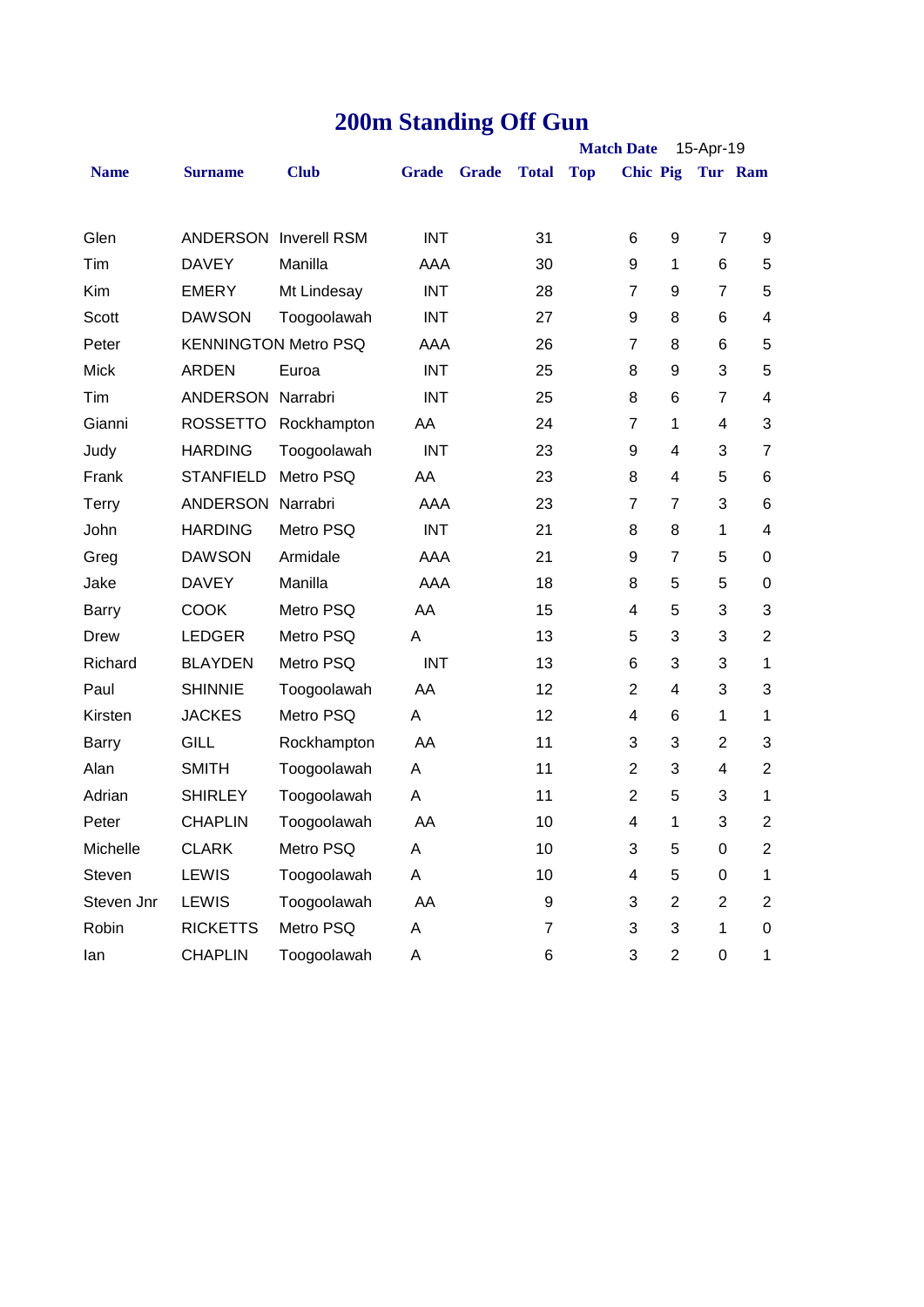|  | <b>200m Unlimited Off Gun</b> |  |  |
|--|-------------------------------|--|--|
|--|-------------------------------|--|--|

|              |                             | <b>Match Date</b><br>15-Apr-19 |              |              |              |            |                 |                |                |                          |
|--------------|-----------------------------|--------------------------------|--------------|--------------|--------------|------------|-----------------|----------------|----------------|--------------------------|
| <b>Name</b>  | <b>Surname</b>              | <b>Club</b>                    | <b>Grade</b> | <b>Grade</b> | <b>Total</b> | <b>Top</b> | <b>Chic Pig</b> |                |                | Tur Ram                  |
|              |                             |                                |              |              |              |            |                 |                |                |                          |
| Scott        | <b>DAWSON</b>               | Toogoolawah                    | <b>INT</b>   |              | 37           |            | 10              | 9              | 8              | 10                       |
| Glen         |                             | <b>ANDERSON Inverell RSM</b>   | <b>INT</b>   |              | 36           |            | 10              | 1              | $\overline{7}$ | $\boldsymbol{9}$         |
| Kim          | <b>EMERY</b>                | Mt Lindesay                    | <b>INT</b>   |              | 35           |            | 10              | 1              | 6              | 9                        |
| Mick         | ARDEN                       | Euroa                          | <b>INT</b>   |              | 35           |            | 10              | 1              | 8              | $\overline{7}$           |
| Tim          | ANDERSON Narrabri           |                                | <b>INT</b>   |              | 34           |            | 10              | 1              | 6              | 8                        |
| Judy         | <b>HARDING</b>              | Toogoolawah                    | AAA          |              | 33           |            | $\overline{7}$  | 9              | 9              | 8                        |
| Peter        | <b>KENNINGTON Metro PSQ</b> |                                | AA           |              | 32           |            | $9$             | 9              | 6              | 8                        |
| John         | <b>HARDING</b>              | Metro PSQ                      | AAA          |              | 31           |            | 10              | 8              | 5              | 8                        |
| Jake         | <b>DAVEY</b>                | Manilla                        | AA           |              | 31           |            | 10              | 1              | 6              | 5                        |
| Gianni       | ROSSETTO                    | Rockhampton                    | AA           |              | 30           |            | 10              | 1              | 4              | 6                        |
| Kirsten      | <b>JACKES</b>               | Metro PSQ                      | AAA          |              | 29           |            | $\overline{7}$  | 6              | 9              | $\overline{7}$           |
| Greg         | <b>DAWSON</b>               | Armidale                       | AA           |              | 29           |            | 10              | 8              | 6              | 5                        |
| Tim          | <b>DAVEY</b>                | Manilla                        | AAA          |              | 27           |            | 8               | 8              | $\overline{7}$ | $\overline{\mathbf{4}}$  |
| Richard      | <b>BLAYDEN</b>              | Metro PSQ                      | <b>INT</b>   |              | 26           |            | 9               | $\overline{7}$ | 5              | 5                        |
| Steven Jnr   | LEWIS                       | Toogoolawah                    | A            |              | 24           |            | $\overline{7}$  | 4              | $\overline{7}$ | 6                        |
| Drew         | <b>LEDGER</b>               | Metro PSQ                      | AA           |              | 23           |            | $\overline{7}$  | 6              | 4              | 6                        |
| lan          | <b>CHAPLIN</b>              | Toogoolawah                    | Α            |              | 22           |            | 9               | 5              | 3              | 5                        |
| Frank        | <b>STANFIELD</b>            | Metro PSQ                      | AA           |              | 21           |            | 6               | 9              | 4              | $\overline{2}$           |
| Barry        | <b>GILL</b>                 | Rockhampton                    | AA           |              | 19           |            | 9               | 3              | $\overline{2}$ | 5                        |
| Adrian       | <b>SHIRLEY</b>              | Toogoolawah                    | В            |              | 19           |            | 4               | 8              | 4              | 3                        |
| Wayne        | <b>FURLER</b>               | Toogoolawah                    | В            |              | 18           |            | $\overline{7}$  | 3              | 5              | 3                        |
| <b>Terry</b> | ANDERSON Narrabri           |                                | AA           |              | 17           |            | 8               | 5              | 3              | 1                        |
| Steven       | <b>LEWIS</b>                | Toogoolawah                    | B            |              | 11           |            | 3               | 5              | 1              | $\overline{2}$           |
| Judith       | <b>SCHMIDT</b>              | Toogoolawah                    | AA           |              | 10           |            | 4               | 4              | 1              | 1                        |
| Alan         | <b>SMITH</b>                | Toogoolawah                    | В            |              | 8            |            | 4               | 3              | 0              | 1                        |
| Robin        | <b>RICKETTS</b>             | Metro PSQ                      | Α            |              | 7            |            | 1               | 2              | 0              | $\overline{\mathcal{A}}$ |
| Peter        | <b>CHAPLIN</b>              | Toogoolawah                    | В            |              | 4            |            | $\overline{2}$  | $\mathbf 0$    | 1              | 1                        |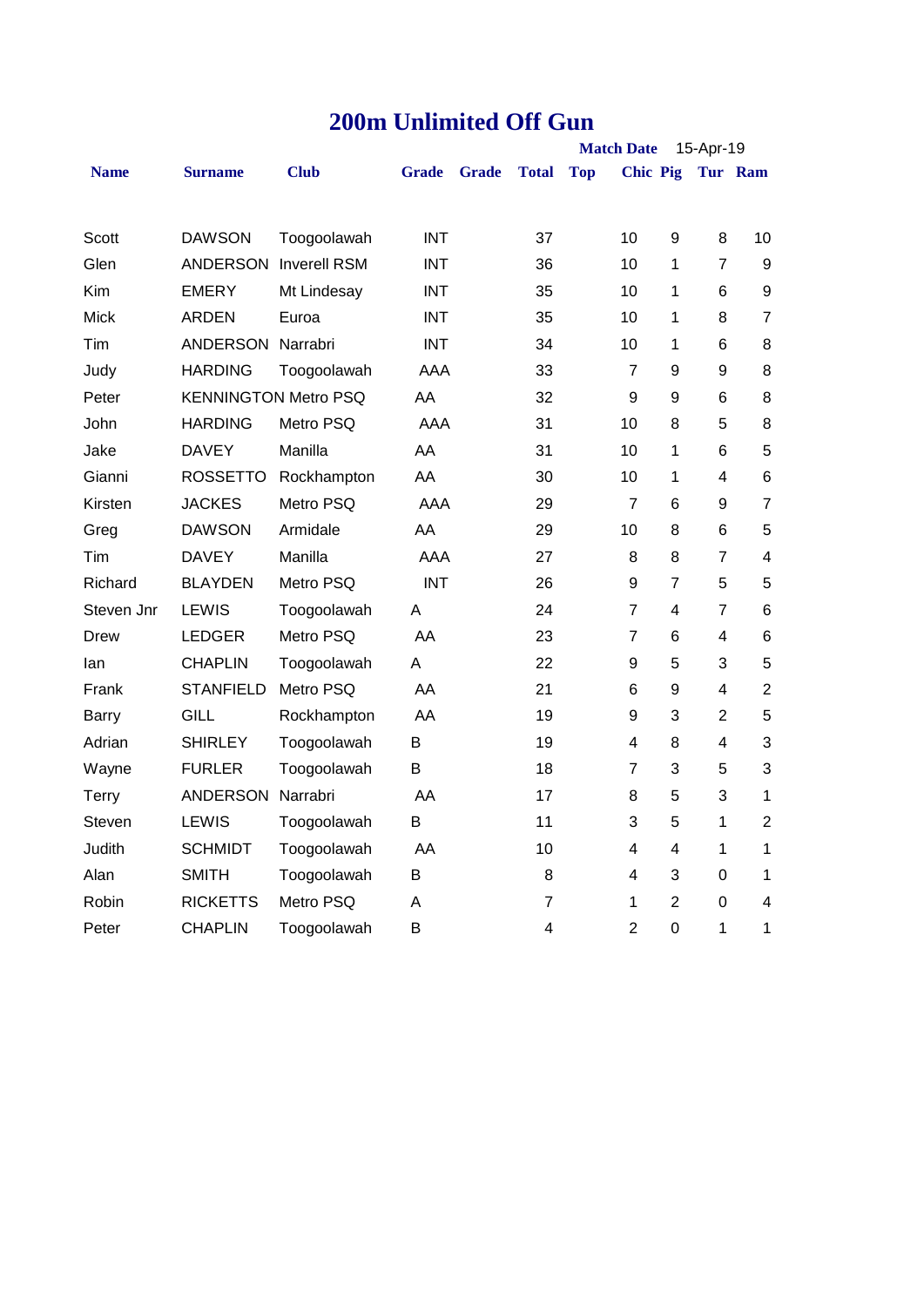|  | <b>200m Production</b> |
|--|------------------------|
|  |                        |

|              |            |                             |                     |              |                    |                            | <b>Match Date</b> | 15-Apr-19      |                |                |
|--------------|------------|-----------------------------|---------------------|--------------|--------------------|----------------------------|-------------------|----------------|----------------|----------------|
| <b>Name</b>  |            | <b>Surname</b>              | <b>Club</b>         | <b>Break</b> | <b>Grade Total</b> | <b>Shoot</b><br><b>Off</b> | <b>Chick</b>      | Pig            |                | Turk Ram       |
| <b>Grade</b> | <b>INT</b> |                             |                     |              |                    |                            |                   |                |                |                |
| Glen         |            | <b>ANDERSON</b>             | <b>Inverell RSM</b> |              | 40                 | 1                          | 10                | 10             | 10             | 10             |
| Judy         |            | <b>HARDING</b>              | Toogoolawah         |              | 40                 | $\overline{2}$             | 10                | 10             | 10             | 10             |
| Kirsten      |            | <b>JACKES</b>               | Metro PSQ           |              | 39                 |                            | 10                | 10             | 9              | 10             |
| <b>Mick</b>  |            | <b>ARDEN</b>                | Euroa               |              | 39                 |                            | 10                | 10             | 10             | 9              |
| Jake         |            | <b>DAVEY</b>                | Manilla             |              | 39                 |                            | 10                | 10             | 10             | 9              |
| Scott        |            | <b>DAWSON</b>               | Toogoolawah         |              | 39                 |                            | 10                | 10             | 10             | 9              |
| Kim          |            | <b>EMERY</b>                | Mt Lindesay         |              | 38                 |                            | 10                | 10             | 8              | 10             |
| Tim          |            | <b>ANDERSON</b>             | Narrabri            |              | 38                 |                            | 10                | 10             | 10             | 8              |
| Tim          |            | <b>DAVEY</b>                | Manilla             |              | 37                 |                            | 10                | 10             | 8              | 9              |
| Richard      |            | <b>BLAYDEN</b>              | Metro PSQ           |              | 36                 |                            | 10                | 10             | 10             | 6              |
| John         |            | <b>HARDING</b>              | Metro PSQ           |              | 31                 |                            | 9                 | 9              | $\overline{7}$ | 6              |
| <b>Grade</b> | AAA        |                             |                     |              |                    |                            |                   |                |                |                |
| Gianni       |            | <b>ROSSETTO</b>             | Rockhampton         |              | 38                 |                            | 10                | 10             | 9              | 9              |
| Paul         |            | <b>SHINNIE</b>              | Toogoolawah         |              | 34                 |                            | 9                 | 9              | 8              | 8              |
| Greg         |            | <b>DAWSON</b>               | Armidale            |              | 32                 |                            | 9                 | 8              | 8              | $\overline{7}$ |
| <b>Terry</b> |            | <b>ANDERSON</b>             | Narrabri            |              | 30                 |                            | 10                | 8              | 7              | 5              |
| <b>Barry</b> |            | <b>GILL</b>                 | Rockhampton         |              | 27                 |                            | 10                | 9              | 3              | 5              |
| Peter        |            | <b>KENNINGTON Metro PSQ</b> |                     |              | 27                 |                            | 10                | 9              | 6              | $\mathbf{2}$   |
| Robin        |            | <b>RICKETTS</b>             | Metro PSQ           |              | 24                 |                            | 5                 | 5              | 9              | 5              |
| Judith       |            | <b>SCHMIDT</b>              | Toogoolawah         |              | 24                 |                            | 9                 | 10             | 3              | $\overline{2}$ |
| <b>Grade</b> | AA         |                             |                     |              |                    |                            |                   |                |                |                |
| Frank        |            | <b>STANFIELD</b>            | Metro PSQ           |              | 35                 |                            | 10                | 9              | 9              | 7              |
| Steven Jnr   |            | <b>LEWIS</b>                | Toogoolawah         |              | 31                 |                            | 10                | 10             | 5              | 6              |
| Drew         |            | LEDGER                      | Metro PSQ           |              | 31                 |                            | 9                 | 9              | 8              | 5              |
| lan          |            | <b>CHAPLIN</b>              | Toogoolawah         |              | 30                 |                            | 8                 | 10             | 6              | 6              |
| <b>Barry</b> |            | <b>COOK</b>                 | Metro PSQ           |              | 28                 |                            | 8                 | 10             | 5              | 5              |
| Wayne        |            | <b>FURLER</b>               | Toogoolawah         |              | 18                 |                            | $\overline{7}$    | $\overline{7}$ | 1              | 3              |
| Steven       |            | <b>LEWIS</b>                | Toogoolawah         |              | 16                 |                            | 4                 | 5              | 2              | 5              |
| Peter        |            | <b>CHAPLIN</b>              | Toogoolawah         |              | 14                 |                            | 4                 | 5              | $\overline{2}$ | 3              |
| <b>Grade</b> | A          |                             |                     |              |                    |                            |                   |                |                |                |
| Adrian       |            | <b>SHIRLEY</b>              | Toogoolawah         |              | 28                 |                            | 9                 | 9              | 6              | 4              |
| Alan         |            | <b>SMITH</b>                | Toogoolawah         |              | $\overline{7}$     |                            | $\overline{c}$    | $\overline{c}$ | 0              | 3              |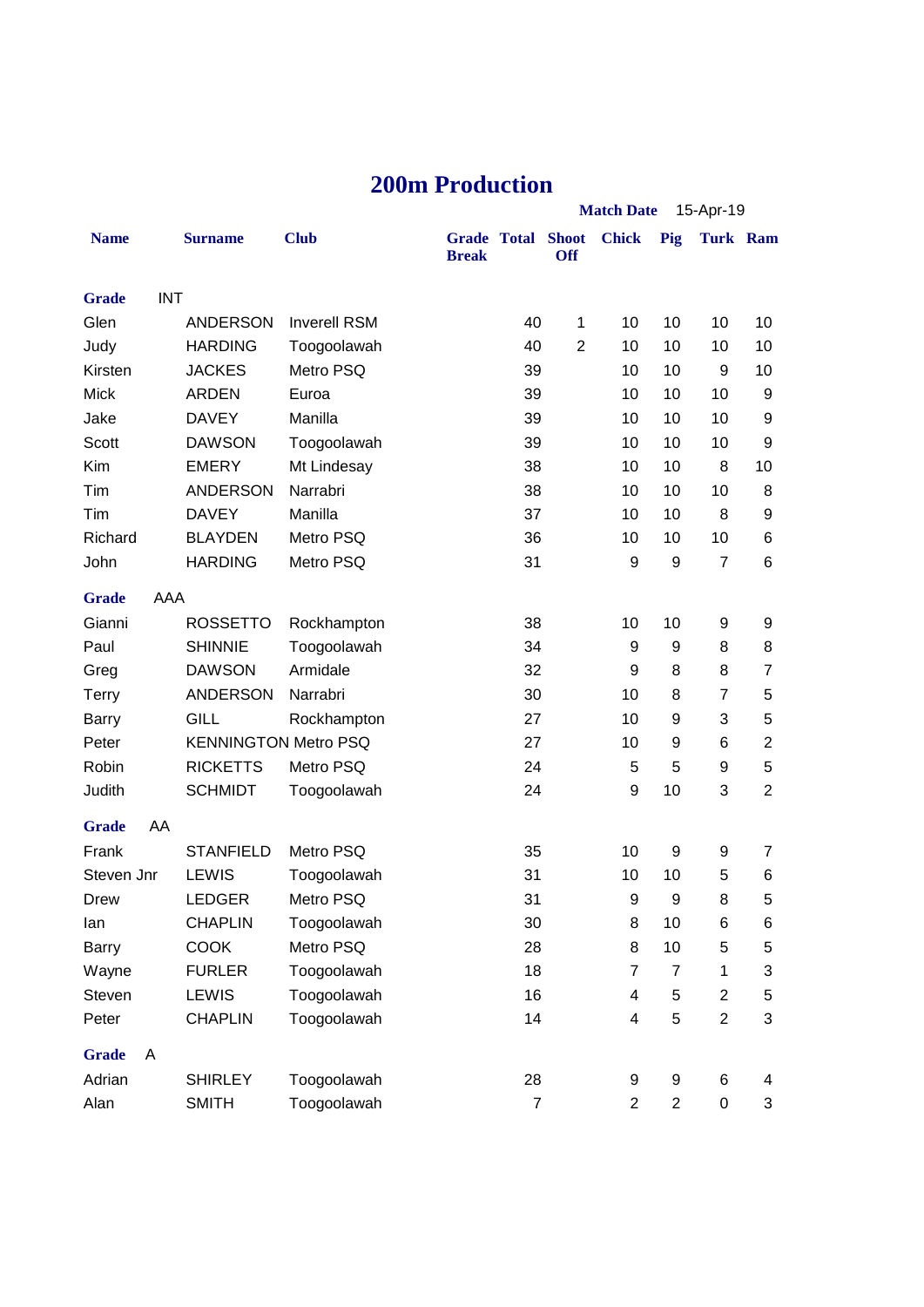#### **200m Revolver**

|              |            |                             |                     |                                          |    |            | <b>Match Date</b>       |                | 15-Apr-19        |                 |
|--------------|------------|-----------------------------|---------------------|------------------------------------------|----|------------|-------------------------|----------------|------------------|-----------------|
| <b>Name</b>  |            | <b>Surname</b>              | <b>Club</b>         | <b>Grade Total Shoot</b><br><b>Break</b> |    | <b>Off</b> | <b>Chick</b>            | Pig            |                  | <b>Turk Ram</b> |
| <b>Grade</b> | <b>INT</b> |                             |                     |                                          |    |            |                         |                |                  |                 |
| <b>Mick</b>  |            | <b>ARDEN</b>                | Euroa               |                                          | 39 |            | 10                      | 10             | 9                | 10              |
| Scott        |            | <b>DAWSON</b>               | Toogoolawah         |                                          | 38 |            | 10                      | 10             | 10               | 8               |
| Kim          |            | <b>EMERY</b>                | Mt Lindesay         |                                          | 37 |            | 10                      | 9              | 8                | 10              |
| Glen         |            | <b>ANDERSON</b>             | <b>Inverell RSM</b> |                                          | 37 |            | 10                      | 10             | 8                | 9               |
| Richard      |            | <b>BLAYDEN</b>              | Metro PSQ           |                                          | 35 |            | 10                      | 10             | $\overline{7}$   | 8               |
| Tim          |            | <b>ANDERSON</b>             | Narrabri            |                                          | 35 |            | 10                      | 10             | 9                | 6               |
| Judy         |            | <b>HARDING</b>              | Toogoolawah         |                                          | 34 |            | 10                      | 9              | $\overline{7}$   | 8               |
| John         |            | <b>HARDING</b>              | Metro PSQ           |                                          | 34 |            | 9                       | 10             | $\boldsymbol{9}$ | 6               |
| <b>Grade</b> | AAA        |                             |                     |                                          |    |            |                         |                |                  |                 |
| Tim          |            | <b>DAVEY</b>                | Manilla             |                                          | 37 |            | 10                      | 9              | 9                | 9               |
| Jake         |            | <b>DAVEY</b>                | Manilla             |                                          | 36 |            | 10                      | 10             | 9                | 7               |
| Kirsten      |            | <b>JACKES</b>               | Metro PSQ           |                                          | 34 |            | 10                      | 10             | $\overline{7}$   | $\overline{7}$  |
| Peter        |            | <b>KENNINGTON Metro PSQ</b> |                     |                                          | 33 |            | 9                       | $\overline{7}$ | $\overline{7}$   | 10              |
| <b>Barry</b> |            | <b>GILL</b>                 | Rockhampton         |                                          | 33 |            | 9                       | 8              | 9                | $\overline{7}$  |
| Drew         |            | <b>LEDGER</b>               | Metro PSQ           |                                          | 32 |            | 8                       | 9              | $\overline{7}$   | 8               |
| Greg         |            | <b>DAWSON</b>               | Armidale            |                                          | 32 |            | 8                       | 10             | 9                | 5               |
| Steven Jnr   |            | <b>LEWIS</b>                | Toogoolawah         |                                          | 31 |            | 8                       | 9              | 6                | 8               |
| <b>Terry</b> |            | <b>ANDERSON</b>             | Narrabri            |                                          | 28 |            | 9                       | $\overline{7}$ | 6                | 6               |
| Paul         |            | <b>SHINNIE</b>              | Toogoolawah         |                                          | 26 |            | 8                       | 10             | 3                | 5               |
| <b>Grade</b> | AA         |                             |                     |                                          |    |            |                         |                |                  |                 |
| Gianni       |            | <b>ROSSETTO</b>             | Rockhampton         |                                          | 32 |            | 9                       | 10             | 5                | 8               |
| Wayne        |            | <b>FURLER</b>               | Toogoolawah         |                                          | 32 |            | 10                      | 10             | 6                | 6               |
| lan          |            | <b>CHAPLIN</b>              | Toogoolawah         |                                          | 30 |            | 10                      | 8              | 5                | $\overline{7}$  |
| Frank        |            | <b>STANFIELD</b>            | Metro PSQ           |                                          | 28 |            | 10                      | 9              | 6                | 3               |
| Barry        |            | <b>COOK</b>                 | Metro PSQ           |                                          | 26 |            | 10                      | 8              | 5                | 3               |
| Robin        |            | <b>RICKETTS</b>             | Metro PSQ           |                                          | 24 |            | 8                       | 8              | 4                | 4               |
| Judith       |            | <b>SCHMIDT</b>              | Toogoolawah         |                                          | 19 |            | 6                       | 6              | 1                | 6               |
| Alan         |            | <b>SMITH</b>                | Toogoolawah         |                                          | 15 |            | 4                       | 3              | 3                | 5               |
| <b>Grade</b> | A          |                             |                     |                                          |    |            |                         |                |                  |                 |
| Peter        |            | <b>CHAPLIN</b>              | Toogoolawah         |                                          | 23 |            | 9                       | 8              | 3                | 3               |
| Adrian       |            | <b>SHIRLEY</b>              | Toogoolawah         |                                          | 18 |            | 8                       | 6              | 1                | 3               |
| Steven       |            | <b>LEWIS</b>                | Toogoolawah         |                                          | 15 |            | $\overline{\mathbf{4}}$ | 6              | 1                | 4               |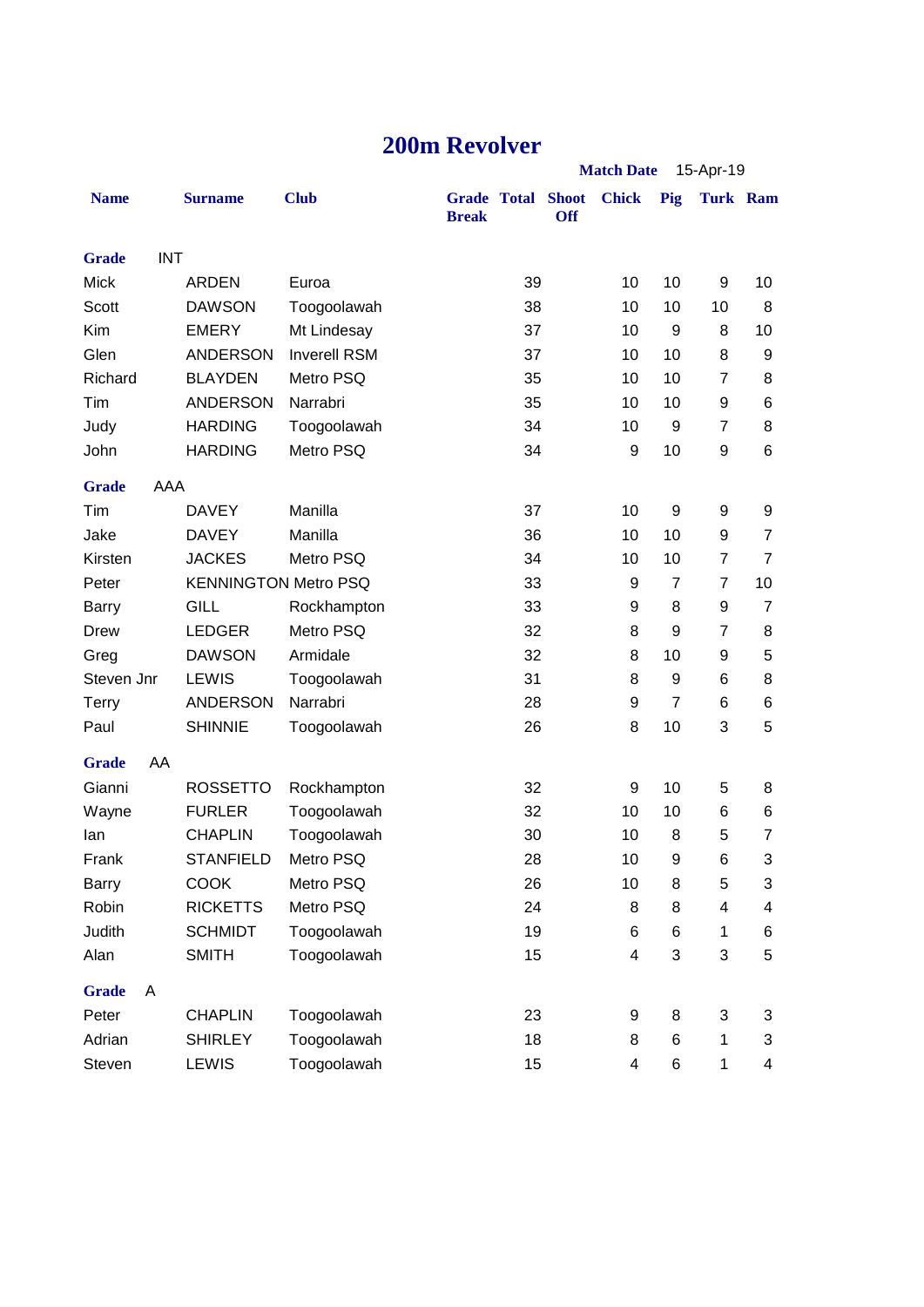### **200m Standing**

|                   |            |                             |                     | <b>Match Date</b><br>15-Apr-19           |                |                |                |                  |                         |
|-------------------|------------|-----------------------------|---------------------|------------------------------------------|----------------|----------------|----------------|------------------|-------------------------|
| <b>Name</b>       |            | <b>Surname</b>              | <b>Club</b>         | <b>Grade Total Shoot</b><br><b>Break</b> | <b>Off</b>     | <b>Chick</b>   | Pig            | <b>Turk Ram</b>  |                         |
| <b>Grade</b>      | <b>INT</b> |                             |                     |                                          |                |                |                |                  |                         |
| Glen              |            | <b>ANDERSON</b>             | <b>Inverell RSM</b> |                                          | 31             | 6              | 9              | $\overline{7}$   | 9                       |
| Kim               |            | <b>EMERY</b>                | Mt Lindesay         |                                          | 28             | $\overline{7}$ | 9              | $\overline{7}$   | 5                       |
| <b>Scott</b>      |            | <b>DAWSON</b>               | Toogoolawah         |                                          | 27             | 9              | 8              | 6                | 4                       |
| <b>Mick</b>       |            | <b>ARDEN</b>                | Euroa               |                                          | 25             | 8              | 9              | 3                | 5                       |
| Tim               |            | <b>ANDERSON</b>             | Narrabri            |                                          | 25             | 8              | 6              | $\overline{7}$   | 4                       |
| Judy              |            | <b>HARDING</b>              | Toogoolawah         |                                          | 23             | 9              | 4              | 3                | 7                       |
| John              |            | <b>HARDING</b>              | Metro PSQ           |                                          | 21             | 8              | 8              | 1                | 4                       |
| Richard           |            | <b>BLAYDEN</b>              | Metro PSQ           |                                          | 13             | 6              | 3              | 3                | 1                       |
| <b>Grade</b>      | AAA        |                             |                     |                                          |                |                |                |                  |                         |
| Tim               |            | <b>DAVEY</b>                | Manilla             |                                          | 30             | 9              | 10             | 6                | 5                       |
| Peter             |            | <b>KENNINGTON Metro PSQ</b> |                     |                                          | 26             | $\overline{7}$ | 8              | 6                | 5                       |
| <b>Terry</b>      |            | <b>ANDERSON</b>             | Narrabri            |                                          | 23             | $\overline{7}$ | 7              | 3                | 6                       |
| Greg              |            | <b>DAWSON</b>               | Armidale            |                                          | 21             | 9              | $\overline{7}$ | 5                | 0                       |
| Jake              |            | <b>DAVEY</b>                | Manilla             |                                          | 18             | 8              | 5              | 5                | 0                       |
| <b>Grade</b>      | AA         |                             |                     |                                          |                |                |                |                  |                         |
| Gianni            |            | <b>ROSSETTO</b>             | Rockhampton         |                                          | 24             | $\overline{7}$ | 10             | 4                | 3                       |
| Frank             |            | <b>STANFIELD</b>            | Metro PSQ           |                                          | 23             | 8              | $\overline{4}$ | 5                | 6                       |
| Barry             |            | <b>COOK</b>                 | Metro PSQ           |                                          | 15             | 4              | 5              | 3                | 3                       |
| Paul              |            | <b>SHINNIE</b>              | Toogoolawah         |                                          | 12             | $\overline{2}$ | $\overline{4}$ | 3                | 3                       |
| <b>Barry</b>      |            | <b>GILL</b>                 | Rockhampton         |                                          | 11             | 3              | 3              | $\overline{2}$   | 3                       |
| Peter             |            | <b>CHAPLIN</b>              | Toogoolawah         |                                          | 10             | 4              | 1              | 3                | $\overline{2}$          |
| Steven Jnr        |            | <b>LEWIS</b>                | Toogoolawah         |                                          | 9              | 3              | $\overline{2}$ | $\overline{2}$   | $\overline{2}$          |
| <b>Grade</b><br>A |            |                             |                     |                                          |                |                |                |                  |                         |
| Drew              |            | <b>LEDGER</b>               | Metro PSQ           |                                          | 13             | 5              | 3              | 3                | $\overline{\mathbf{c}}$ |
| Kirsten           |            | <b>JACKES</b>               | Metro PSQ           |                                          | 12             | 4              | 6              | 1                | 1                       |
| Alan              |            | <b>SMITH</b>                | Toogoolawah         |                                          | 11             | $\overline{2}$ | 3              | 4                | 2                       |
| Adrian            |            | <b>SHIRLEY</b>              | Toogoolawah         |                                          | 11             | $\overline{2}$ | 5              | 3                | 1                       |
| Michelle          |            | <b>CLARK</b>                | Metro PSQ           |                                          | 10             | 3              | 5              | 0                | 2                       |
| Steven            |            | LEWIS                       | Toogoolawah         |                                          | 10             | 4              | 5              | $\boldsymbol{0}$ | 1                       |
| Robin             |            | <b>RICKETTS</b>             | Metro PSQ           |                                          | $\overline{7}$ | 3              | 3              | 1                | 0                       |
| lan               |            | <b>CHAPLIN</b>              | Toogoolawah         |                                          | 6              | 3              | $\overline{2}$ | $\pmb{0}$        | $\mathbf 1$             |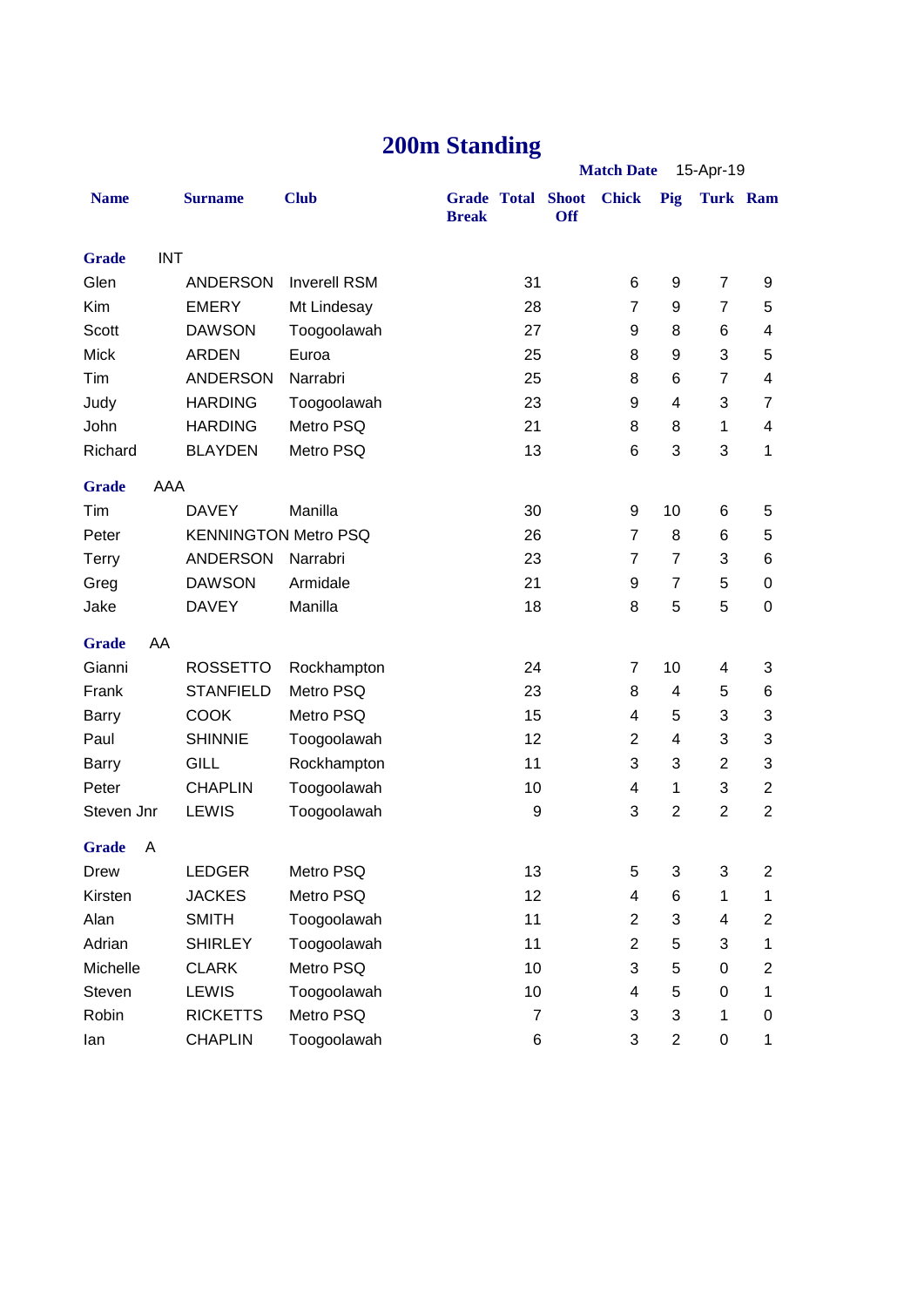#### **200m Unlimited**

|              |            |                             |                     |              |                          | <b>Match Date</b><br>15-Apr-19 |                |                |                         |                         |  |
|--------------|------------|-----------------------------|---------------------|--------------|--------------------------|--------------------------------|----------------|----------------|-------------------------|-------------------------|--|
| <b>Name</b>  |            | <b>Surname</b>              | <b>Club</b>         | <b>Break</b> | <b>Grade Total Shoot</b> | <b>Off</b>                     | <b>Chick</b>   | Pig            | Turk Ram                |                         |  |
| <b>Grade</b> | <b>INT</b> |                             |                     |              |                          |                                |                |                |                         |                         |  |
| Scott        |            | <b>DAWSON</b>               | Toogoolawah         |              | 37                       |                                | 10             | 9              | 8                       | 10                      |  |
| Glen         |            | <b>ANDERSON</b>             | <b>Inverell RSM</b> |              | 36                       |                                | 10             | 10             | $\overline{7}$          | 9                       |  |
| Kim          |            | <b>EMERY</b>                | Mt Lindesay         |              | 35                       |                                | 10             | 10             | 6                       | 9                       |  |
| <b>Mick</b>  |            | <b>ARDEN</b>                | Euroa               |              | 35                       |                                | 10             | 10             | 8                       | $\overline{7}$          |  |
| Tim          |            | <b>ANDERSON</b>             | Narrabri            |              | 34                       |                                | 10             | 10             | 6                       | 8                       |  |
| Richard      |            | <b>BLAYDEN</b>              | Metro PSQ           |              | 26                       |                                | 9              | $\overline{7}$ | 5                       | 5                       |  |
| <b>Grade</b> | AAA        |                             |                     |              |                          |                                |                |                |                         |                         |  |
| Judy         |            | <b>HARDING</b>              | Toogoolawah         |              | 33                       |                                | $\overline{7}$ | 9              | 9                       | 8                       |  |
| John         |            | <b>HARDING</b>              | Metro PSQ           |              | 31                       |                                | 10             | 8              | 5                       | 8                       |  |
| Kirsten      |            | <b>JACKES</b>               | Metro PSQ           |              | 29                       |                                | 7              | 6              | 9                       | $\overline{7}$          |  |
| Tim          |            | <b>DAVEY</b>                | Manilla             |              | 27                       |                                | 8              | 8              | $\overline{7}$          | 4                       |  |
| <b>Grade</b> | AA         |                             |                     |              |                          |                                |                |                |                         |                         |  |
| Peter        |            | <b>KENNINGTON Metro PSQ</b> |                     |              | 32                       |                                | 9              | 9              | 6                       | 8                       |  |
| Jake         |            | <b>DAVEY</b>                | Manilla             |              | 31                       |                                | 10             | 10             | 6                       | 5                       |  |
| Gianni       |            | <b>ROSSETTO</b>             | Rockhampton         |              | 30                       |                                | 10             | 10             | 4                       | 6                       |  |
| Greg         |            | <b>DAWSON</b>               | Armidale            |              | 29                       |                                | 10             | 8              | 6                       | 5                       |  |
| Drew         |            | <b>LEDGER</b>               | Metro PSQ           |              | 23                       |                                | $\overline{7}$ | 6              | 4                       | 6                       |  |
| Frank        |            | <b>STANFIELD</b>            | Metro PSQ           |              | 21                       |                                | 6              | 9              | 4                       | $\mathbf{2}$            |  |
| <b>Barry</b> |            | <b>GILL</b>                 | Rockhampton         |              | 19                       |                                | 9              | 3              | $\overline{\mathbf{c}}$ | 5                       |  |
| <b>Terry</b> |            | <b>ANDERSON</b>             | Narrabri            |              | 17                       |                                | 8              | 5              | 3                       | $\mathbf 1$             |  |
| Judith       |            | <b>SCHMIDT</b>              | Toogoolawah         |              | 10                       |                                | 4              | 4              | 1                       | $\mathbf{1}$            |  |
| <b>Grade</b> | A          |                             |                     |              |                          |                                |                |                |                         |                         |  |
| Steven Jnr   |            | <b>LEWIS</b>                | Toogoolawah         |              | 24                       |                                | 7              | 4              | $\overline{7}$          | 6                       |  |
| lan          |            | <b>CHAPLIN</b>              | Toogoolawah         |              | 22                       |                                | 9              | 5              | 3                       | 5                       |  |
| Robin        |            | <b>RICKETTS</b>             | Metro PSQ           |              | $\overline{7}$           |                                | 1              | $\overline{c}$ | 0                       | $\overline{\mathbf{4}}$ |  |
| <b>Grade</b> | B          |                             |                     |              |                          |                                |                |                |                         |                         |  |
| Adrian       |            | <b>SHIRLEY</b>              | Toogoolawah         |              | 19                       |                                | 4              | 8              | 4                       | 3                       |  |
| Wayne        |            | <b>FURLER</b>               | Toogoolawah         |              | 18                       |                                | $\overline{7}$ | 3              | 5                       | 3                       |  |
| Steven       |            | LEWIS                       | Toogoolawah         |              | 11                       |                                | 3              | 5              | 1                       | $\overline{2}$          |  |
| Alan         |            | <b>SMITH</b>                | Toogoolawah         |              | 8                        |                                | 4              | 3              | 0                       | $\mathbf 1$             |  |
| Peter        |            | <b>CHAPLIN</b>              | Toogoolawah         |              | 4                        |                                | $\overline{c}$ | $\pmb{0}$      | 1                       | $\mathbf{1}$            |  |